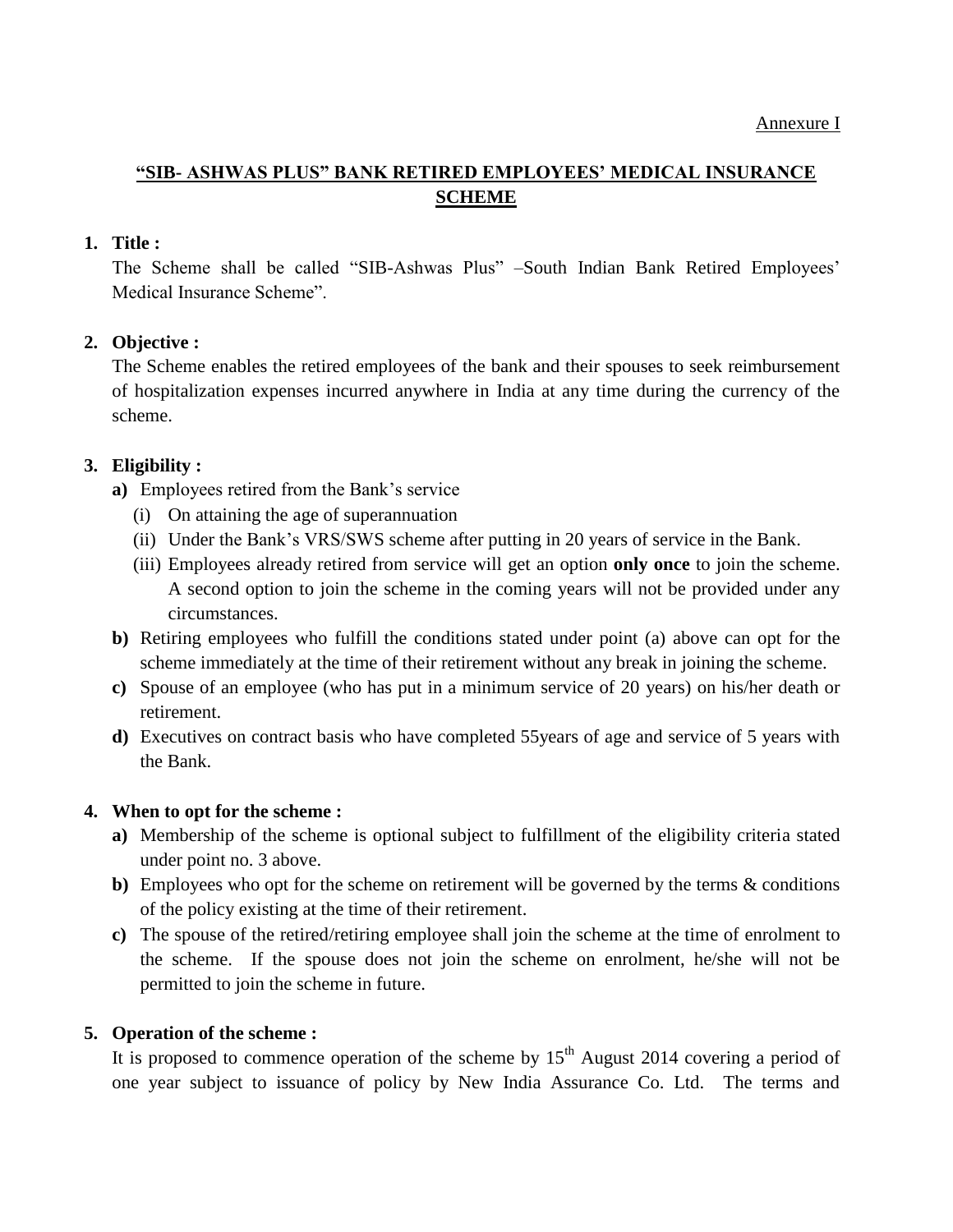conditions for renewal of the Scheme will be intimated to the members before the expiry of the Policy.

## **6. Coverage under the Scheme :**

The scheme covers the retired employee and his/her spouse on a floater basis for the following Plans according to the cadre of the members at the time of cessation of service:

| Plan | <b>Applicable to</b> | <b>Coverage Amount</b> |
|------|----------------------|------------------------|
| A    | <b>Officers</b>      | Rs. $3,00,000/-$       |
|      | Clerks               | Rs. $2,00,000/-$       |
|      | Sub-Staffs and PTS   | Rs. $1,00,000/-$       |

Members shall necessarily opt for Plan applicable to their cadre.

## **7. Premium :**

The annual Premium payable per member is fixed as per the age band and category of Plan.

Premium chart is furnished as Annexure III

- Single When only single member is covered.
- $\bullet$  1+1 when both the member and his/her spouse is covered.
- Age of the retired employee shall be taken into account for fixing the age band for premium calculation.
- 30% of the premium including service tax is to be remitted by the member for the current year and 70% of the premium including service tax will be borne by the Bank.
- The amount of the premium may vary from year to year as it is fixed by the Insurance Company on the basis of the claim ratio of the expiring policy. Employees' contribution towards the premium will be decided by the Bank every year.

# **8. Procedure for membership :**

The eligible retired employees as well as their spouses desirous of becoming member of the scheme shall submit their duly filled application in the format (Annexure IV) latest by  $31<sup>st</sup>$  July, 2014 along with the authorization to debit the 30% of the premium including service tax from their Savings Bank account maintained with our Bank. Applications received without having the adequate balance in the account and prescribed format duly filled in and signed will not be entertained. Therefore, all applicants shall ensure that sufficient balance is available in their account and application is duly filled and signed in all respect. Those employees who are retiring may send their applications along with the authorization letter sufficiently early before the retirement. Annual premium for subsequent years will be decided by the Insurance Company.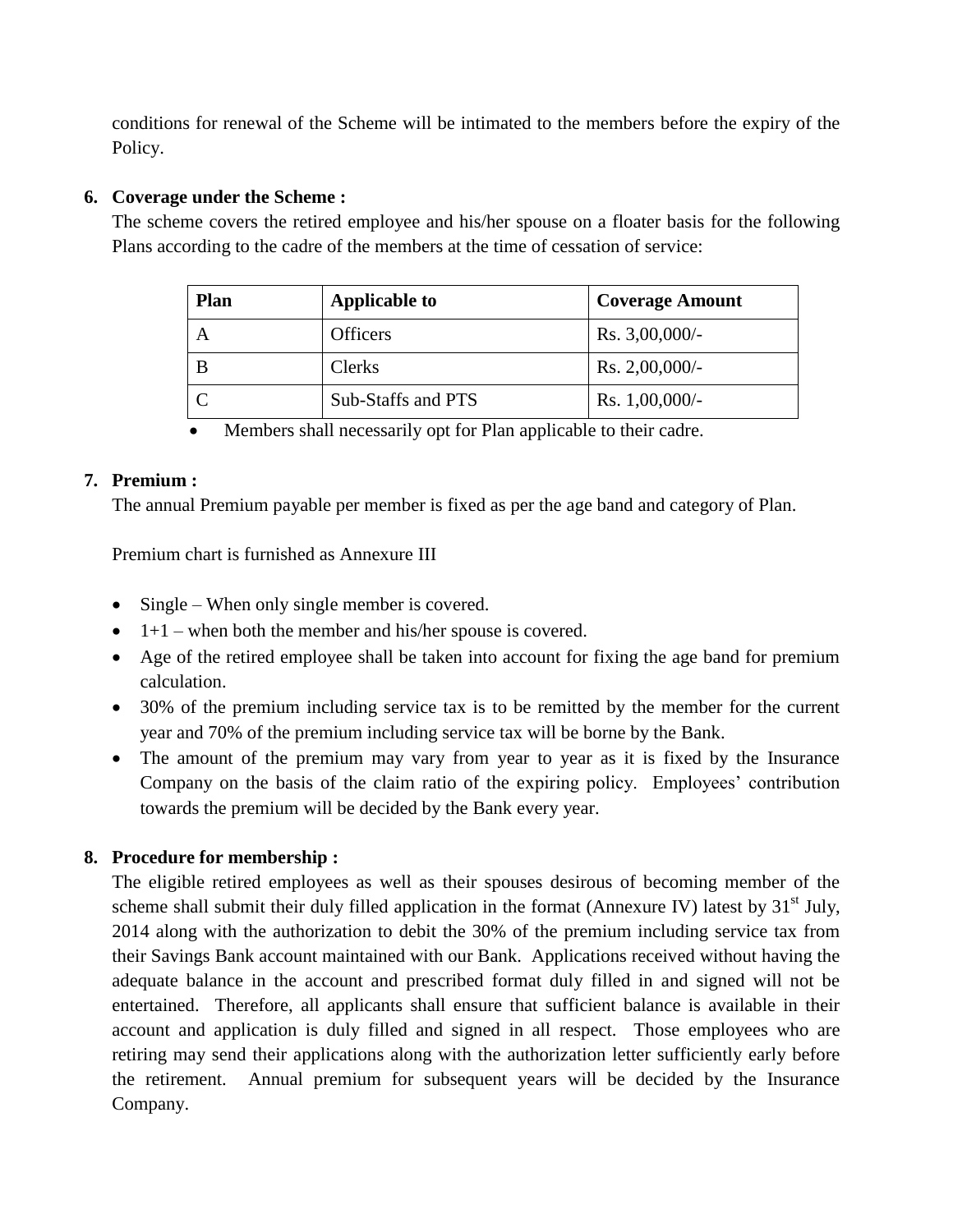#### **9. Salient features of the Policy :**

The salient features, conditions and exclusions of the policy as stipulated by New India Assurance Co. Ltd., are attached as Annexure II. All those who are desirous of joining the scheme are advised to go through the scheme details and understand the features.

### **10. Mode of settlement of Claim :**

Settlement of claims lodged by the members will be made by the Insurance Company through their TPA (Third Party Administrator) on the basis of claims made by the claimants as the case may be, whose decision shall be final and binding. Claim procedure can be Cashless or Reimbursement basis and is managed by M/s Medi Assist India TPA Pvt. Ltd., TPA of the Insurance Company.

**For Cashless:** At the time of Hospitalization in Network hospitals, Insured should present the ID card issued by M/s Medi Assist along with any Govt approved Photo ID card. Hospitals to submit cashless request to the TPA in the prescribed format.

**For Reimbursement claim:** Preliminary notice of claim with particulars relating to Policy number and Medi **A**ssist ID number, name of the insured person in respect of whom the claim is made, nature of illness/injury, Name and address of the attending Medical Practitioner/Hospital/Nursing Home should be given to Medi Assist India TPA Ltd., within 7 days from the date of hospitalization.

The following documents in original should be forwarded to TPA at the time of submission of the claim:

- a) Duly filled claim form in the prescribed format.
- b) Medical Certificate in the prescribed format.
- c) Bills, Receipts and discharge certificate/Card from the Hospital.
- d) Cash Memo's from the Hospital/Chemist/supported by proper prescriptions.
- e) Receipts and Pathological test reports supported by the note from the attending Medical Practitioner/Surgeon recommending such Pathological tests.
- f) Surgeon Certificate stating nature of operation performed and surgeon's bills and receipt.

In the event of a claim becoming payable under the policy, the Company shall pay the amount directly to the retired employees through NEFT mode of payment.

Note: In no case, the claims are to be sent to Bank directly and Bank will not entertain any dispute with regard to settlement of claims.